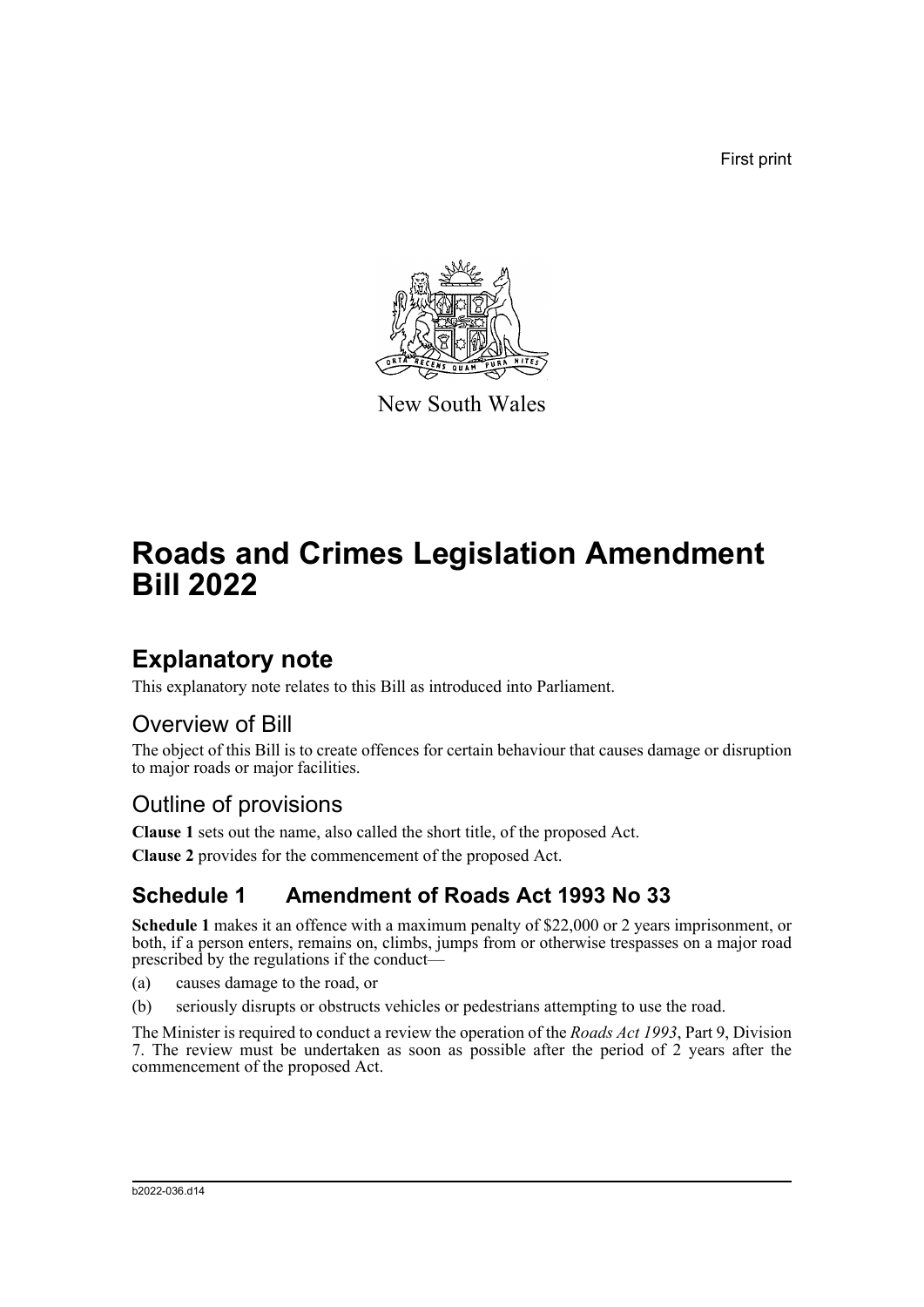### **Schedule 2 Amendment of Crimes Act 1900 No 40**

**Schedule 2** creates a new offence of damaging or disrupting a major facility with a maximum penalty of \$22,000 or 2 years imprisonment, or both. A person commits the offence if the person enters, remains on or near, climbs, jumps from or otherwise trespasses on or blocks entry to any part of a major facility if that conduct—

- (a) causes damage to the major facility, or
- (b) seriously disrupts or obstructs persons attempting to use the major facility, or
- (c) causes the major facility, or part of the major facility, to be closed, or
- (d) causes persons attempting to use the major facility to be redirected.

#### A *major facility* means the following—

- (a) the ports of Botany Bay, Newcastle and Port Kembla,
- (b) a railway station, public transport facility, port or infrastructure facility prescribed by the regulations.

The Minister is required to conduct a review the operation of the proposed offence. The review must be undertaken as soon as possible after the period of 2 years after the commencement of the proposed Act.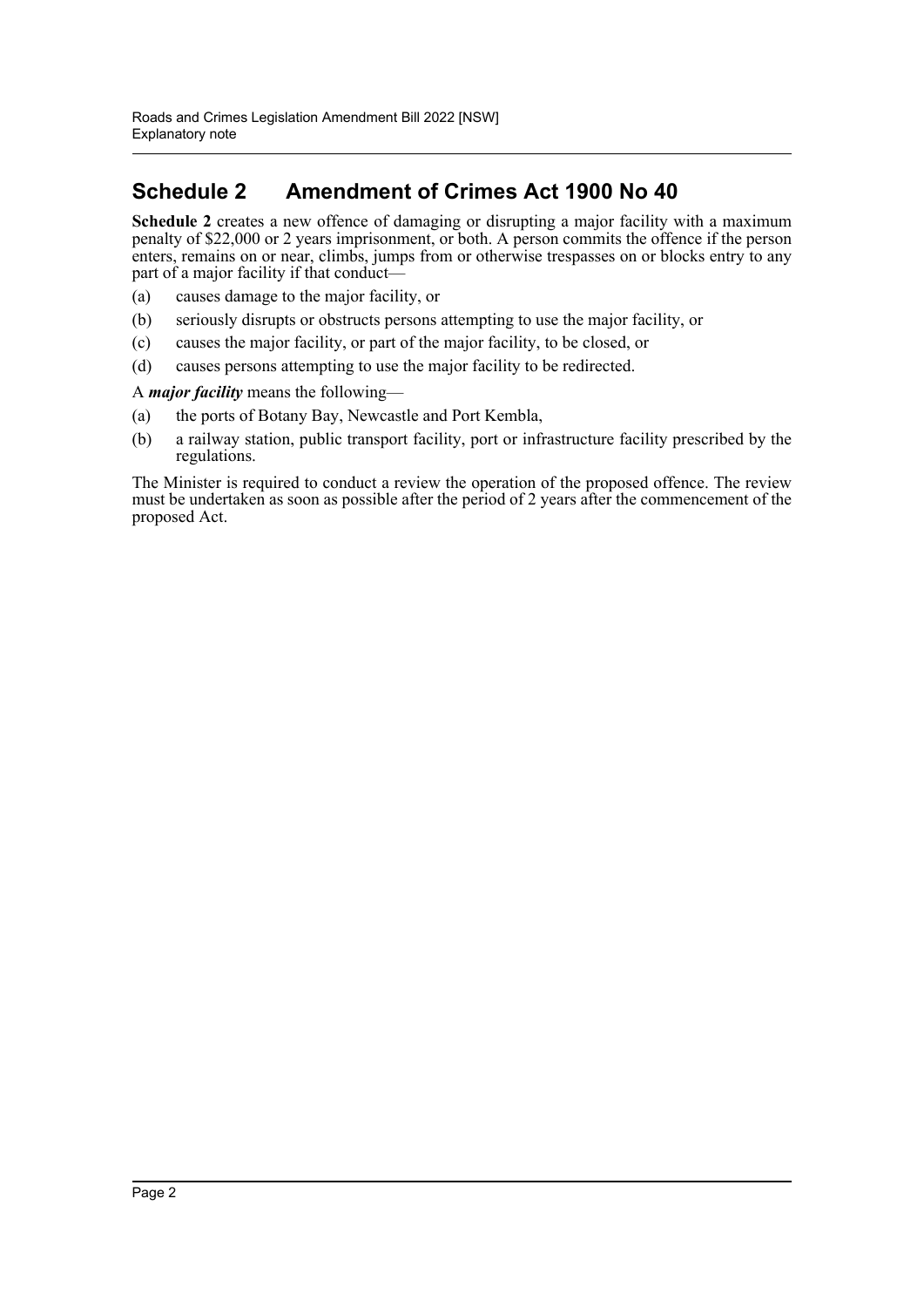First print



New South Wales

# **Roads and Crimes Legislation Amendment Bill 2022**

## **Contents**

|                   |                                    | Page |
|-------------------|------------------------------------|------|
|                   | Name of Act                        |      |
|                   | Commencement                       |      |
| Schedule 1        | Amendment of Roads Act 1993 No 33  |      |
| <b>Schedule 2</b> | Amendment of Crimes Act 1900 No 40 |      |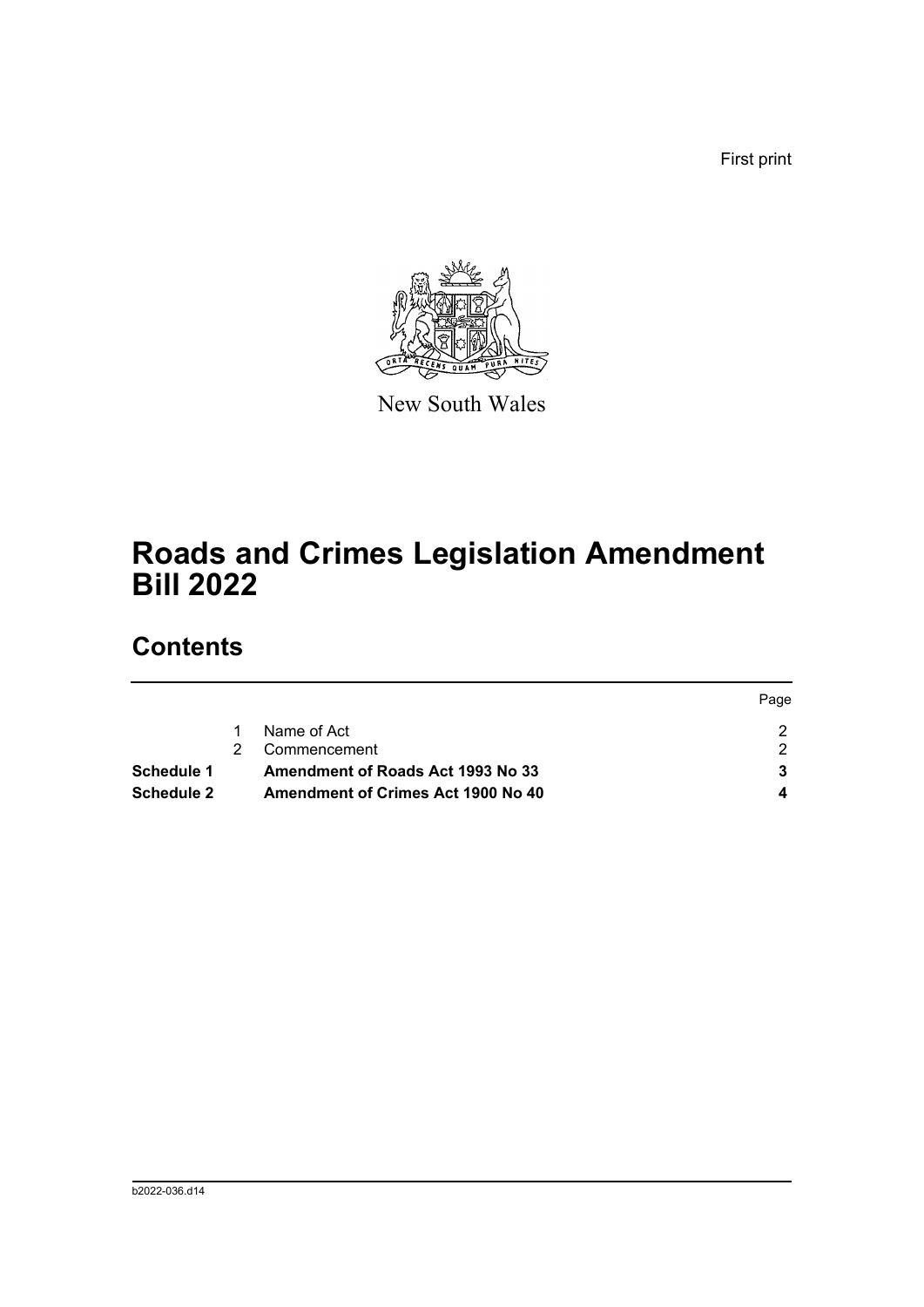

New South Wales

## **Roads and Crimes Legislation Amendment Bill 2022**

No , 2022

#### **A Bill for**

An Act to amend the *Roads Act 1993* and the *Crimes Act 1900* to create offences for certain behaviour that causes damage or disruption to major roads or major public facilities; and for other purposes.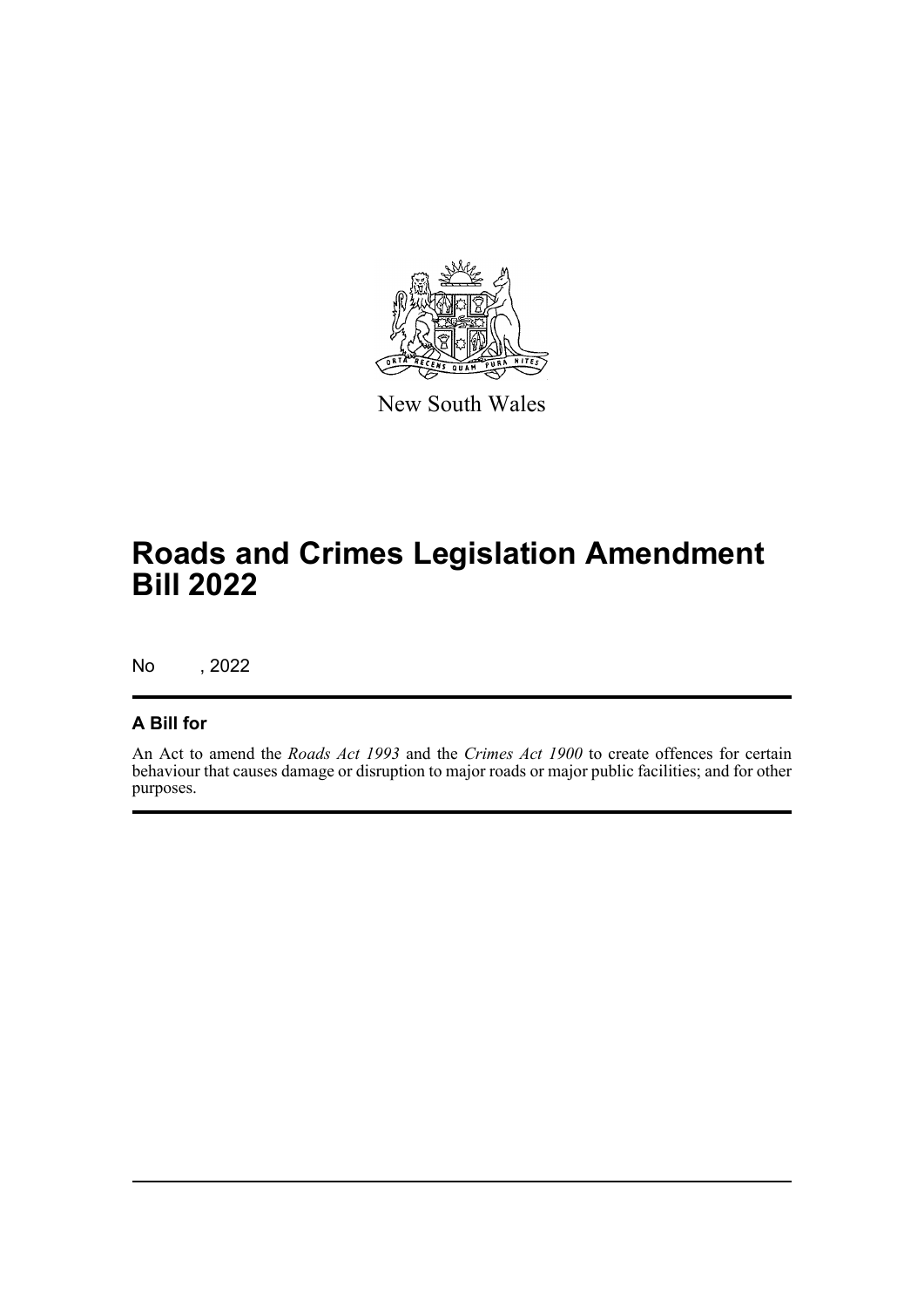Roads and Crimes Legislation Amendment Bill 2022 [NSW]

<span id="page-4-1"></span><span id="page-4-0"></span>

| The Legislature of New South Wales enacts— |                                                                          |               |
|--------------------------------------------|--------------------------------------------------------------------------|---------------|
|                                            | Name of Act                                                              | $\mathcal{P}$ |
|                                            | This Act is the <i>Roads and Crimes Legislation Amendment Act 2022</i> . | 3             |
|                                            | <b>Commencement</b>                                                      | 4             |
|                                            | This Act commences on the date of assent to this Act.                    | 5             |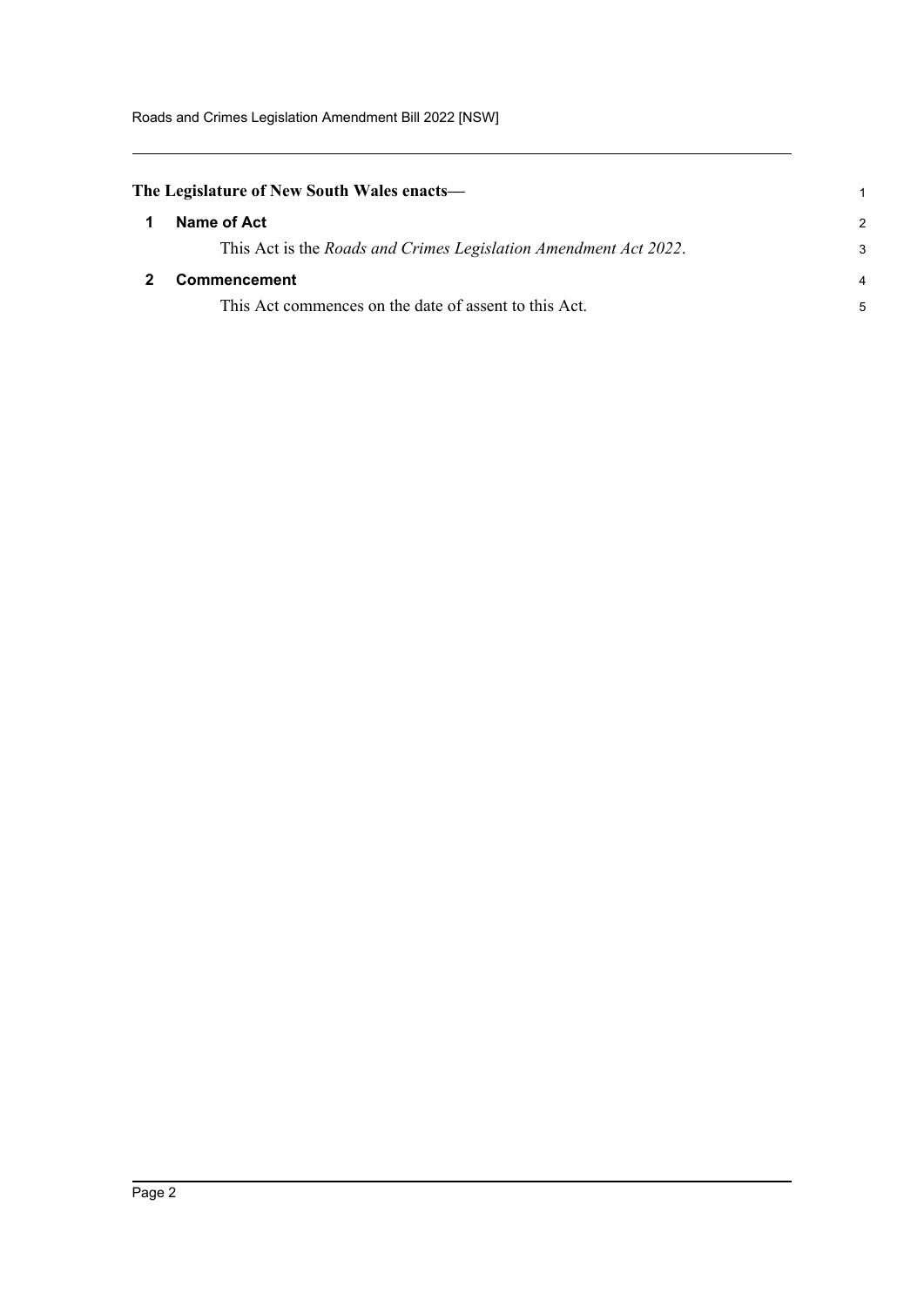<span id="page-5-0"></span>

|                                    | <b>Schedule 1</b>                                         |                                                                         | <b>Amendment of Roads Act 1993 No 33</b>                                                                                                                                                                     | $\mathbf{1}$   |
|------------------------------------|-----------------------------------------------------------|-------------------------------------------------------------------------|--------------------------------------------------------------------------------------------------------------------------------------------------------------------------------------------------------------|----------------|
| [1]<br>Part 9, Division 7, heading |                                                           |                                                                         |                                                                                                                                                                                                              | $\overline{c}$ |
|                                    | Omit "and tunnels". Insert instead ", tunnels and roads". |                                                                         |                                                                                                                                                                                                              |                |
| $[2]$                              |                                                           |                                                                         | Section 144G, heading                                                                                                                                                                                        | 4              |
|                                    |                                                           |                                                                         | Omit "and tunnels". Insert instead ", tunnels and roads".                                                                                                                                                    | 5              |
| $[3]$                              |                                                           | <b>Section 144G(1)</b>                                                  |                                                                                                                                                                                                              | 6              |
|                                    |                                                           |                                                                         | Omit "major bridge or tunnel". Insert instead "major bridge, tunnel or road".                                                                                                                                | $\overline{7}$ |
| [4]                                |                                                           |                                                                         | Section 144G(1)(a) and (2)                                                                                                                                                                                   | 8              |
|                                    |                                                           | Omit "or tunnel" wherever occurring. Insert instead ", tunnel or road". |                                                                                                                                                                                                              |                |
| [5]                                | <b>Section 144G(1)(b)</b>                                 |                                                                         |                                                                                                                                                                                                              |                |
|                                    |                                                           |                                                                         | Omit "or tunnel, or". Insert instead ", tunnel or road.".                                                                                                                                                    | 11             |
| [6]                                |                                                           |                                                                         | <b>Section 144G(1)(c)</b>                                                                                                                                                                                    | 12             |
|                                    |                                                           |                                                                         | Omit the paragraph.                                                                                                                                                                                          | 13             |
| $[7]$                              |                                                           |                                                                         | Section 144G(5A)                                                                                                                                                                                             | 14             |
|                                    |                                                           |                                                                         | Insert after section $144G(5)$ —                                                                                                                                                                             | 15             |
|                                    |                                                           | (5A)                                                                    | A person does not commit an offence under this section if the conduct forms<br>part of industrial action.                                                                                                    | 16<br>17       |
| [8]                                |                                                           | <b>Section 144G(6)</b>                                                  |                                                                                                                                                                                                              | 18             |
|                                    |                                                           |                                                                         | Omit the definition of <i>major bridge or tunnel</i> . Insert instead—                                                                                                                                       | 19             |
|                                    |                                                           |                                                                         | <i>major bridge, tunnel or road</i> means a bridge, tunnel or road prescribed by the<br>regulations for the purposes of this section.                                                                        | 20<br>21       |
| [9]                                |                                                           | <b>Section 144H</b>                                                     |                                                                                                                                                                                                              | 22             |
|                                    |                                                           |                                                                         | Insert after section 144G-                                                                                                                                                                                   | 23             |
|                                    | 144H                                                      |                                                                         | <b>Review of Division</b>                                                                                                                                                                                    | 24             |
|                                    |                                                           | (1)                                                                     | The Minister must review this Division to determine whether the policy<br>objectives of the Division remain valid and whether the terms of the Division<br>remain appropriate for securing those objectives. | 25<br>26<br>27 |
|                                    |                                                           | (2)                                                                     | The review must be undertaken as soon as possible after the period of 2 years<br>from the commencement of the Roads and Crimes Legislation Amendment Act<br>2022.                                            | 28<br>29<br>30 |
|                                    |                                                           | (3)                                                                     | A report on the outcome of the review must be tabled in each House of<br>Parliament within 6 months after the end of the period of 2 years.                                                                  | 31<br>32       |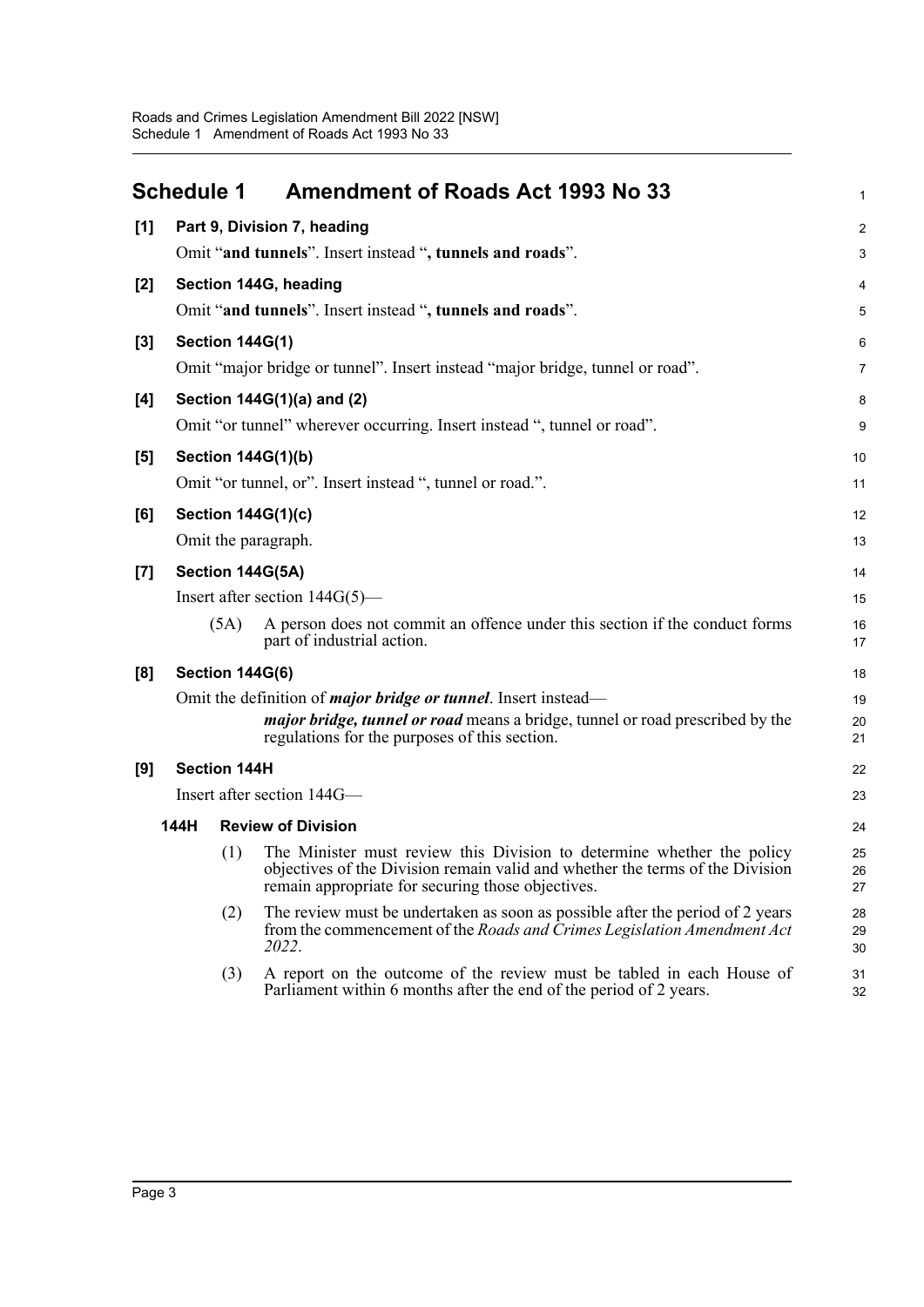<span id="page-6-0"></span>

| Schedule 2<br>Part 4AF |                                        | <b>Amendment of Crimes Act 1900 No 40</b>                                                                                                                                                        |                |                                  |
|------------------------|----------------------------------------|--------------------------------------------------------------------------------------------------------------------------------------------------------------------------------------------------|----------------|----------------------------------|
|                        |                                        |                                                                                                                                                                                                  |                | Insert after Part 4AE-           |
|                        |                                        |                                                                                                                                                                                                  |                | <b>Part 4AF Major facilities</b> |
| 214A                   | Damage or disruption to major facility |                                                                                                                                                                                                  |                |                                  |
|                        | (1)                                    | A person must not enter, remain on or near, climb, jump from or otherwise<br>trespass on or block entry to any part of a major facility if that conduct—                                         |                |                                  |
|                        |                                        | causes damage to the major facility, or<br>(a)                                                                                                                                                   | 8              |                                  |
|                        |                                        | seriously disrupts or obstructs persons attempting to use the major<br>(b)<br>facility, or                                                                                                       | 9<br>10        |                                  |
|                        |                                        | causes the major facility, or part of the major facility, to be closed, or<br>(c)                                                                                                                | 11             |                                  |
|                        |                                        | causes persons attempting to use the major facility to be redirected.<br>(d)                                                                                                                     | 12             |                                  |
|                        |                                        | Maximum penalty—200 penalty units or imprisonment for 2 years, or both.                                                                                                                          | 13             |                                  |
|                        | (2)                                    | It is a defence to the prosecution of an offence against this section if the person<br>charged proves that the person had a reasonable excuse for the conduct.                                   | 14<br>15       |                                  |
|                        | (3)                                    | A person does not commit an offence under this section if the conduct forms<br>part of industrial action.                                                                                        | 16<br>17       |                                  |
|                        | (4)                                    | A person does not commit an offence under this section for anything done or<br>omitted to be done in accordance with the consent or authority of-                                                | 18<br>19       |                                  |
|                        |                                        | the NSW Police Force, or<br>(a)                                                                                                                                                                  | 20             |                                  |
|                        |                                        | another public authority, or<br>(b)                                                                                                                                                              | 21             |                                  |
|                        |                                        | for a privately owned major facility—the owner or operator of the<br>(c)<br>facility.                                                                                                            | 22<br>23       |                                  |
|                        | (5)                                    | In this section-                                                                                                                                                                                 | 24             |                                  |
|                        |                                        | <i>major facility</i> means the following, whether publicly or privately owned—                                                                                                                  | 25             |                                  |
|                        |                                        | a railway station or other public transport facility prescribed by the<br>(a)<br>regulations,                                                                                                    | 26<br>27       |                                  |
|                        |                                        | a private port within the meaning of the Ports and Maritime<br>(b)<br>Administration Act 1995, or another port prescribed by the regulations,                                                    | 28<br>29       |                                  |
|                        |                                        | (c) an infrastructure facility, including a facility providing water, sewerage,<br>energy or other services to the public, prescribed by the regulations.                                        | 30<br>31       |                                  |
| 214B                   |                                        | <b>Review of Part</b>                                                                                                                                                                            | 32             |                                  |
|                        | (1)                                    | The Minister must review this Part to determine whether the policy objectives<br>of the Part remain valid and whether the terms of the Part remain appropriate<br>for securing those objectives. | 33<br>34<br>35 |                                  |
|                        | (2)                                    | The review must be undertaken as soon as possible after the period of 2 years<br>from the commencement of the Roads and Crimes Legislation Amendment Act<br>2022.                                | 36<br>37<br>38 |                                  |